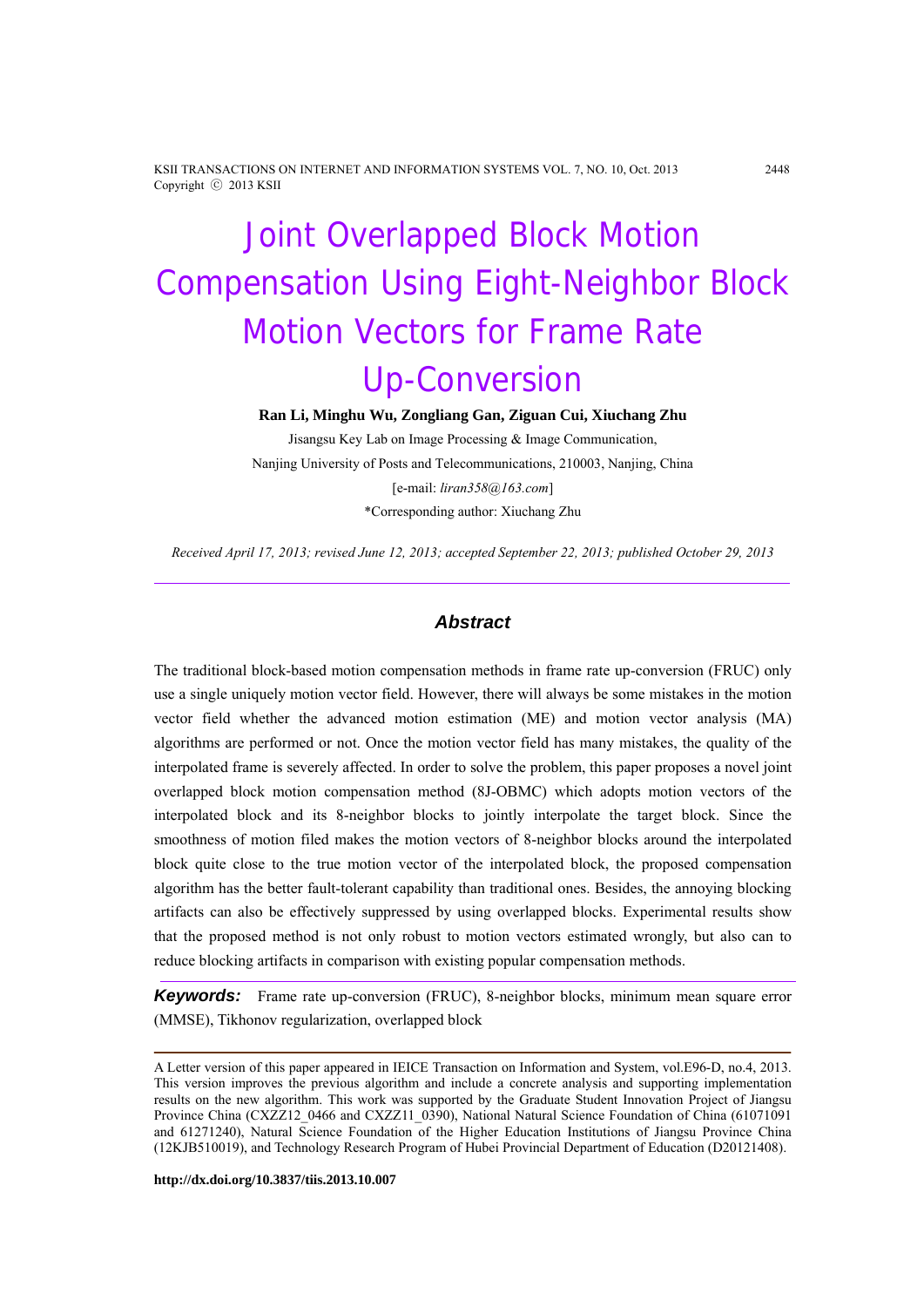# **1. Introduction**

**F**rame rate up-conversion (FRUC) refers to the technique that constructs a high frame rate video by periodically inserting new frames into an input lower frame rate video. FRUC has wide applications in video processing, such as the conversion between two display formats with different frame rates, low bit-rate video communication, the reduction of motion blur of the liquid crystal display (LCD) TVs, and side information generation in distributed video coding (DVC), etc [1-4]. Various FRUC algorithms have been developed, and a simple approach is to combine the pixel values at the same spatial location without considering object motions, e.g., frame repetition or frame averaging. Although these algorithms provide acceptable visual quality in the absence of motions, they can produce motion jerkiness and ghosting artifacts of moving objects. In order to remove these negative effects, a more appropriate approach is to perform frame interpolation along the motion trajectories. This is commonly referred to as motion-compensated frame rate up-conversion (MC-FRUC).

MC-FRUC consists of two steps, motion estimation (ME) and motion compensated interpolation (MCI). ME is a process of calculating a motion vector which must represent the true motion vector of objects in the image sequence since all interpolation processes are controlled by the motion vectors. Most MC-FRUC algorithms utilize the block-matching algorithm (BMA) for ME on account of its simpleness and easy implementation [5-6]. The unidirectional ME is a common approach but introduces the overlapped (multi-passing of motion trajectories) and hole (no motion trajectory is passing) regions in the interpolated frame. To avoid holes and overlapped regions, [7] proposed bi-directional ME (BME) which arranges the unique motion vector for every block in the interpolated frame. However, motion vectors estimated using BME are often not faithful to true object motions, several approaches for obtaining more accurate BME has been proposed in some recent work [8-9]. The above-mentioned ME algorithms mostly use the full search so as to high computational complexity and low accuracy. In order to improve defects of full search, [10] proposed a 3-D recursive ME (3DRS) which has been applied to several MCI schemes. The ME may sometimes result in non-consistent motion fields, thus some motion vector post processing methods [11-12] were proposed to smooth the motion fields. MCI is a process to make an interpolated frame with motion vectors obtained from ME and usually performs block by block. Whereas block edges may not always be consistent with the heterogeneous object edges, and thus blocking artifacts are usually perceived in the regions where one block has a significantly different motion compared with its neighbors. By extending traditional MCI, overlapped block motion compensation (OBMC) [13-14] was employed for its efficiency of reducing blocking artifacts. However, OBMC may result in blurring or over-smoothing artifacts in case of non-consistent motion regions since it assigns fixed weights for neighboring blocks. For better adjusting the weights of OBMC, an adaptive OBMC (AOBMC) [15] was also proposed to tune the weights of different blocks according to the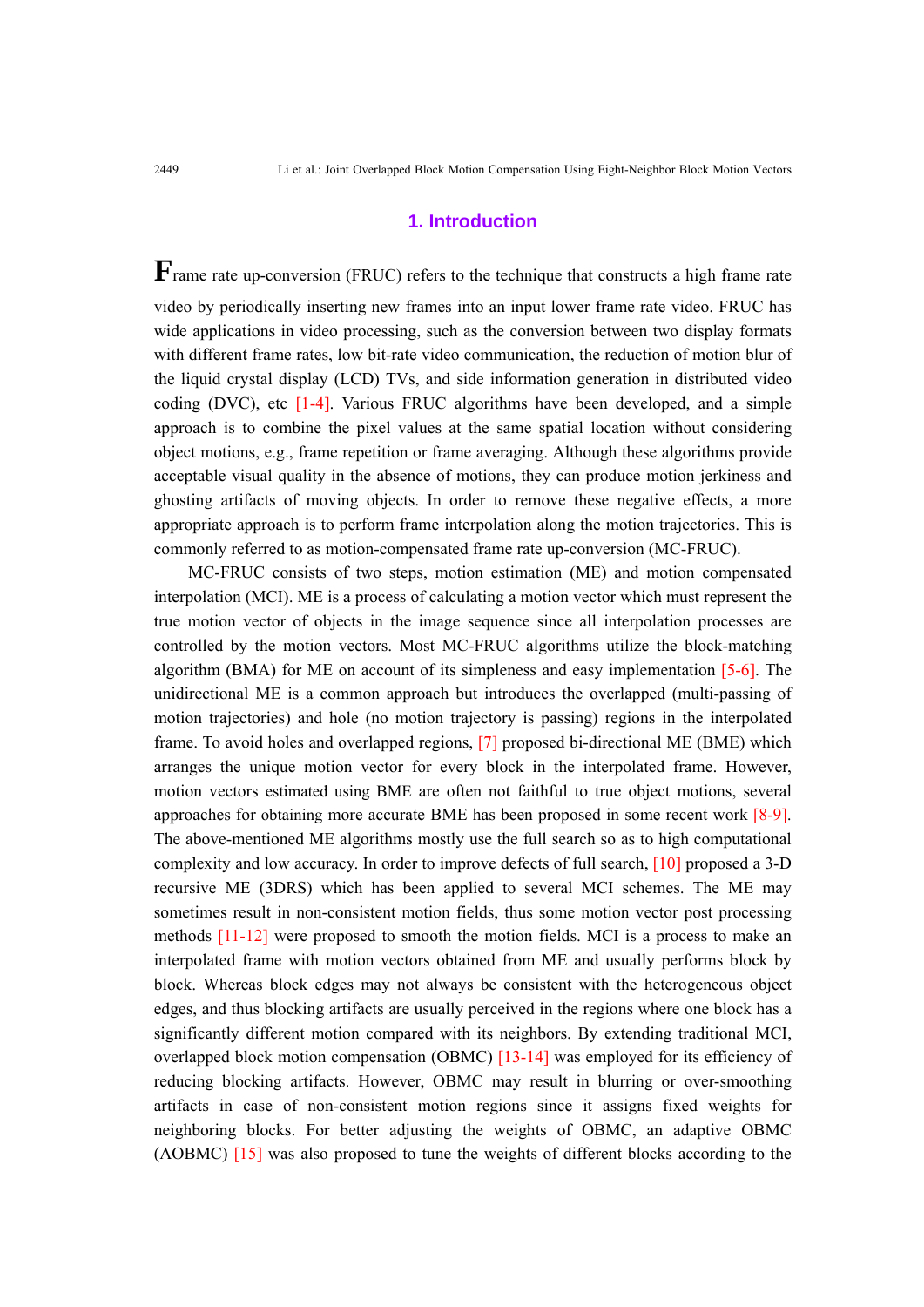reliability of neighboring motion vectors. Recently, [16-17] blazed a new trail for FRUC by introducing auto-regressive (AR) model in which each pixel in the interpolated frame is approximated by a linear combination of the pixels in a square neighborhood in the reference frames. In addition, [18] brought in Bayesian concept to adaptively fuse multiple predictions interpolated by different ME strategies.

 In this paper, we propose a motion compensation method 8J-OBMC for FRUC based on our previous work [19]. The proposed method cannot use a single motion vector to perform block-based MCI but adopts motion vectors of the interpolated block and its 8-neighbor blocks to jointly make a better prediction under the two assumptions that the temporal symmetry between previous and following frames and the smoothness of motion vector field. Different from 8J-MCI proposed by [19], we use the overlapped blocks to interpolate the current frame in order to suppress blocking artifacts. The results of simulation show that the proposed method is not only robust to motion vector estimated wrongly, but also can reduce blocking artifacts than 8J-MCI. Besides, the MC-FRUC algorithm comprised of BME and our joint compensation method also obtains the better performance in contrast with existing FRUC algorithms.

The rest of this paper is organized as follows. Section 2 briefly reviews the basic MC-FRUC model and discusses its existing problem. Details of the proposed method are presented in Section 3. Section 4 reports and discusses the simulation results of the proposed method followed by conclusions in Section 5.

# **2. The Basic MC-FRUC Model and Its Existing Problem**

The basic MC-FRUC model can be described briefly using probability theory [18]. Suppose  $f_t$  is the interpolated frame to be estimated, and the previous and the following neighboring frames of  $f_t$  refer to  $f_{t-1}$  and  $f_{t+1}$ , respectively. The goal of FRUC problem is to predict a pixel value with maximum probability for each pixel of  $f_t$  based on  $f_{t-1}$  and  $f_{t+1}$ . The mathematical formulation of this problem is

$$
\hat{\boldsymbol{f}}_{t} = \arg \max_{\boldsymbol{f}_{t}} \Pr(\boldsymbol{f}_{t} | \boldsymbol{f}_{t-1}, \boldsymbol{f}_{t+1})
$$

(1)

Here,  $Pr(\cdot)$  is the probability density function.

Since the three consecutive frame  $f_t$ ,  $f_{t-1}$  and  $f_{t+1}$  should be consistent and form a continuous scene, there is motion to link the interpolated frame  $f_t$  with the reference frames  $f_{t-1}$  and  $f_{t+1}$ . By utilizing motion field  $m_t$  of  $f_t$ , (1) can be reformulated as

$$
\hat{f}_t = \arg \max_{f_t} \int \Pr(f_t, m_t | f_{t-1}, f_{t+1}) dm_t
$$
\n
$$
= \arg \max_{f_t} \int \Pr(f_t | f_{t-1}, f_{t+1}, m_t) \Pr(m_t | f_{t-1}, f_{t+1}) dm_t
$$

(2)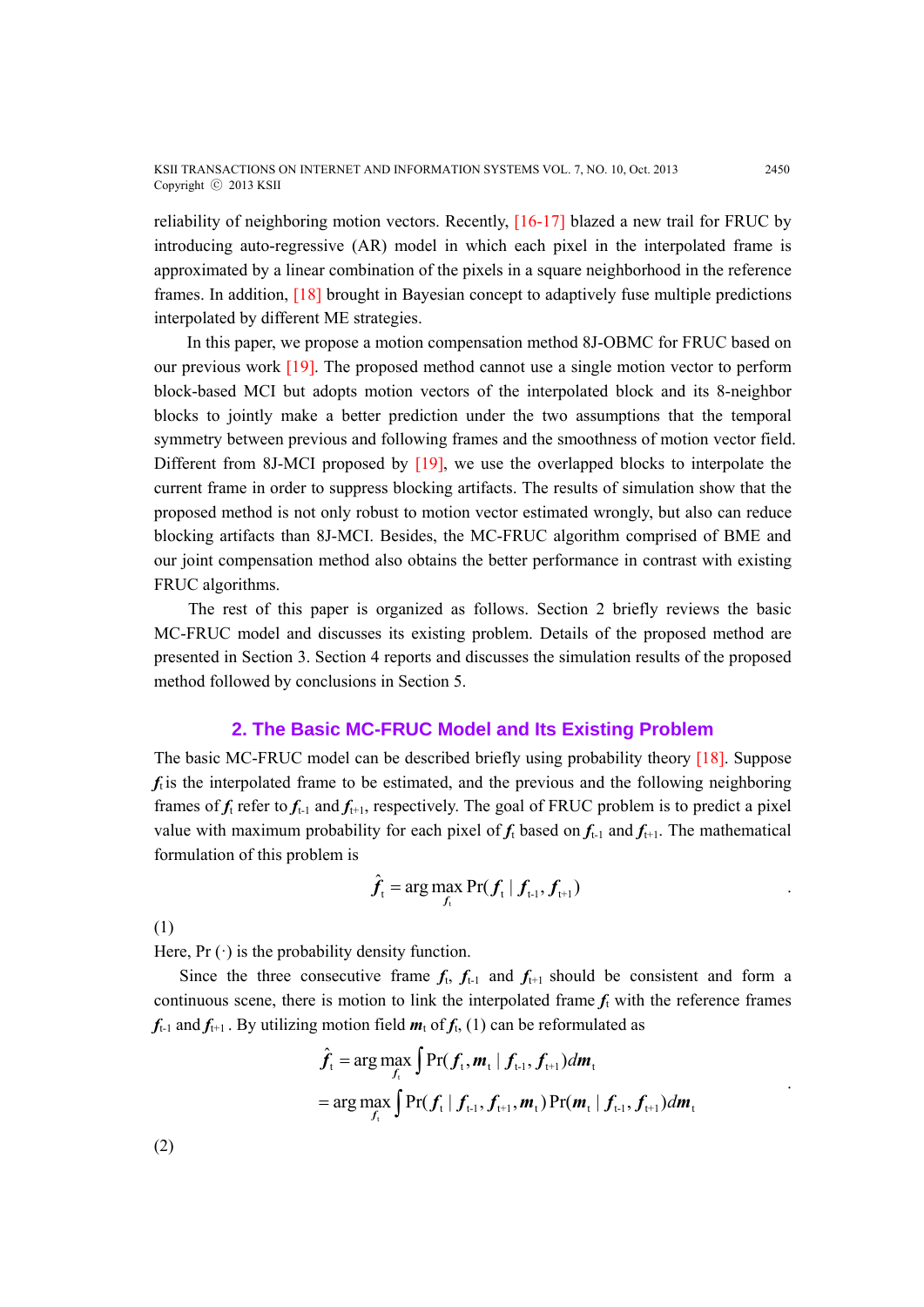The intuitive interpretation of this formulation is as follows. Firstly, we get the probability distribution of motion field  $m_t$  of the interpolated frame  $f_t$ . Second, the probability distribution of  $f_t$  is calculated by considering all possible motion fields. At last, we find a pixel value with maximum probability for each pixel of  $f_t$ . However, the probability of motion field is difficult to model, so (2) cannot be solved directly. In practice, this model is commonly divided into two parts,

$$
\hat{\boldsymbol{m}}_{t} = \arg\max_{\boldsymbol{m}_{t}} \Pr(\boldsymbol{m}_{t} | \boldsymbol{f}_{t-1}, \boldsymbol{f}_{t+1})
$$

(3)

$$
\hat{\boldsymbol{f}}_{t} = \arg \max_{\boldsymbol{f}_{t}} \Pr(\boldsymbol{f}_{t} | \boldsymbol{f}_{t-1}, \boldsymbol{f}_{t+1}, \boldsymbol{m}_{t}). \tag{4}
$$

The goal of (3) is to find the most probable motion field of  $f<sub>t</sub>$ , and the process is called ME in basic MC-FRUC model. Since mistakes can still happen in the estimated motion field  $\hat{\boldsymbol{m}}_t$ , the motion vector analysis (MA) is commonly performed after ME to correct some vectors. The model (4) is the mathematical formulation of MCI which estimates the interpolated frame based on the estimated motion field  $\hat{\boldsymbol{m}}_+$ .

In conclusion, the basic MC-FRUC model can be summed up as **Fig. 1**. Since the quality of interpolated frame estimated by MCI mainly depends on the accuracy of the single motion field  $\hat{\bm{m}}_t$ , the motion that links the interpolated frame  $f_t$  with the pair of reference frames  $f_{t-1}$ and  $f_{t+1}$  is the key factor to be consider in the basic MC-FRUC model. However, the true motion field cannot be obtained in practice, and it can only be approached by some advanced ME and MA algorithm. We can also see by (3) that the estimated motion field  $\hat{\mathbf{m}}_1$  just appears with maximum probability. In other words, other motion fields might also come out with the smaller probability. This is the main problem in basic MC-FRUC model, and the source of the problem is that the two formulas (3) and (4) only consider the most probable motion field but ignore other motion fields. In order to solve the problem, this paper proposes a strategy that uses the multiple motion fields as much as possible to jointly compensate the interpolated frame. The proposed algorithm will be discussed in the following section.



**Fig. 1.** The block diagram of basic MC-FRUC model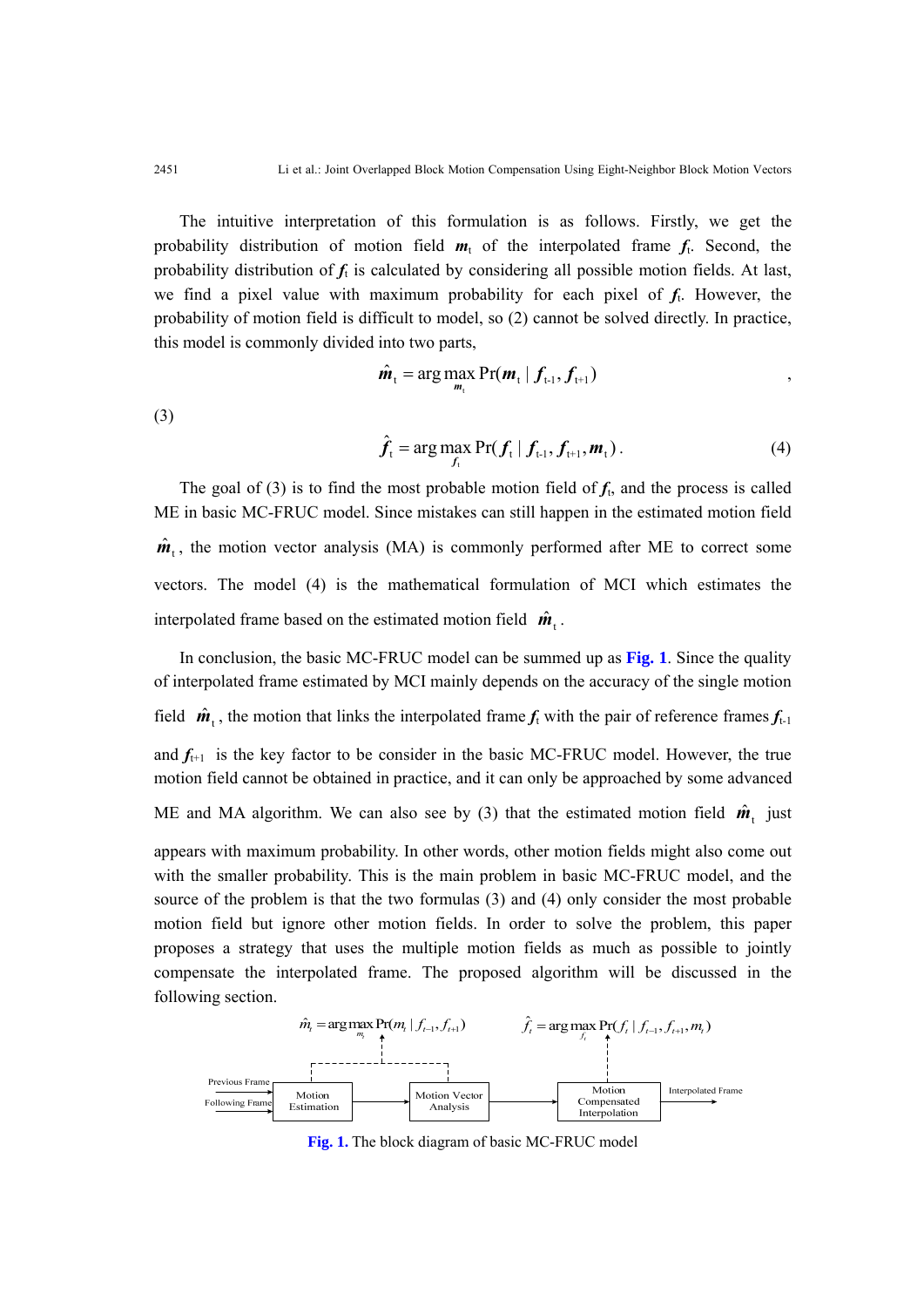KSII TRANSACTIONS ON INTERNET AND INFORMATION SYSTEMS VOL. 7, NO. 10, Oct. 2013 2452 Copyright ⓒ 2013 KSII

# **3. Description of the Proposed Method**

In the basic MC-FRUC model, once the estimated motion field has many incorrect motion vectors, the quality of interpolated frame will severely be affected. A straightforward method to solve this problem is to consider all possible motion fields as (2). It is difficult to model the probability of motion field Pr  $(m_t|f_{t-1},f_{t+1})$ , but the next best thing is to choose several motion fields with high probability to jointly make a prediction of the interpolated frame. In order to avoid high complexity, the MCI will be performed block by block. As shown in **Fig.2**, the proposed algorithm consists of two parts: the first part is to construct a candidate motion vector set of the interpolated block, and the second part is to utilize the multiple motion vectors from the candidate motion vector set to jointly interpolate the target block.



**Fig. 2.** Multiple motion vectors jointly interpolate the target block

## **3.1 Construction of Candidate Motion Vectors**

The candidate motion vectors of the interpolated block should be close to its true motion vector. Since motion vector fields are usually smooth, motion vectors from neighboring blocks are commonly closer to the true vector of the current block. Most motion vector analysis algorithms use the assumption to correct outliers appearing in motion vector field, as shown in **Fig. 3**. Likewise, depending on the assumption, the candidate motion vector set of the interpolated block can be constructed by motion vectors of the interpolated block and its 8-neighbor blocks. There will always be some motion vectors estimated correctly or even true motion vector in the candidate motion vector set, so this method has the better fault-tolerant capability than traditional ones using a single motion vector with maximum probability.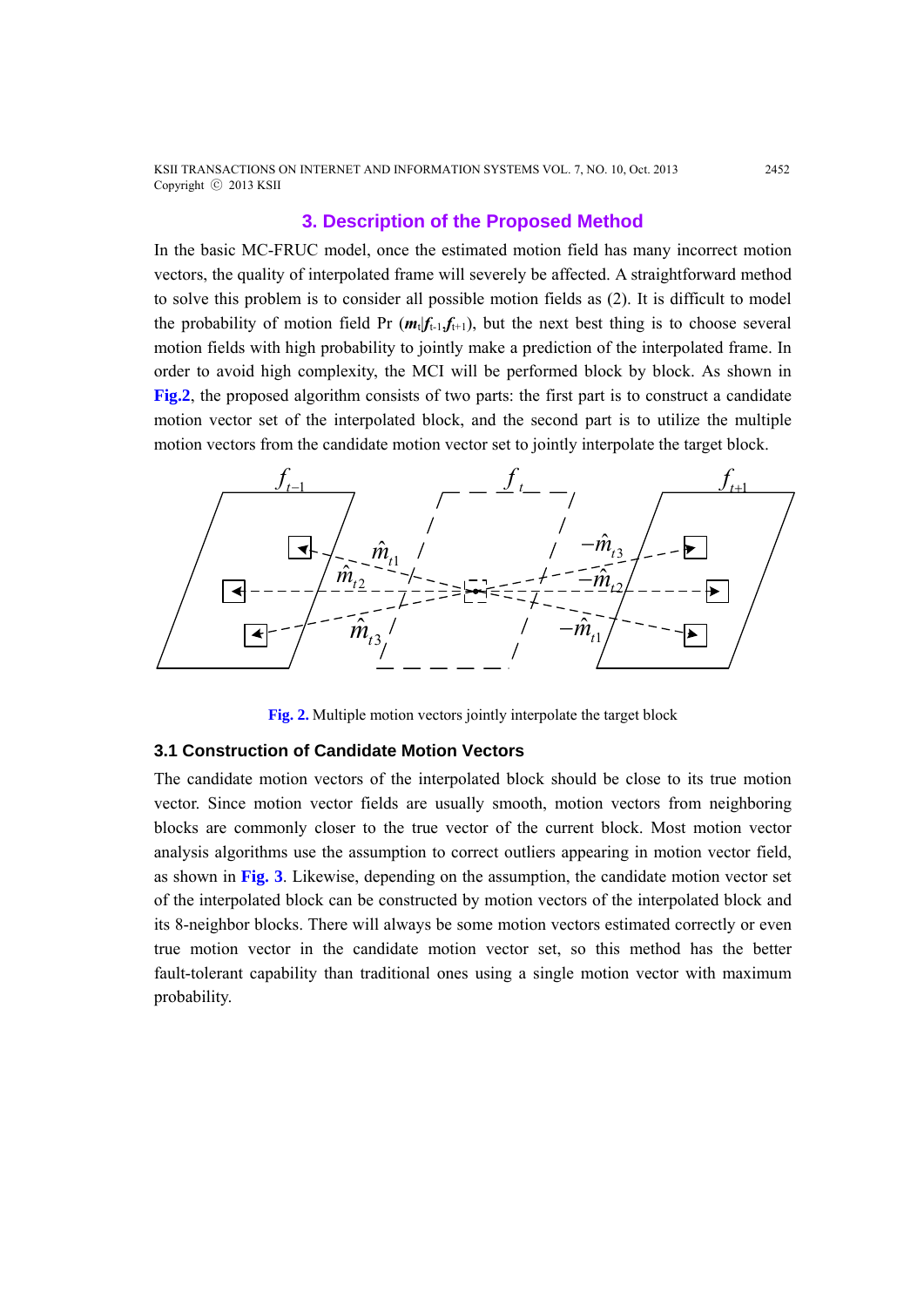

**Fig. 3.** Motion vector field models

In this paper, we perform bi-directional ME (BME) algorithm proposed in  $[20]$  which briefly described as follows. First of all, a block matching algorithm using full search is used to estimate the motion field between the previous frame  $f_{t-1}$  and the following frame  $f_{t+1}$ . For each block  $x$  in the previous frame  $f_{t-1}$ , its motion vector directing at the block in interpolated frame  $f_t$  is derived as half the motion vector directing at the matching block in the following frame  $f_{t+1}$ . However, this rigid block-based ME scheme fails to capture all aspects of the motion field, and if frame interpolation is performed, overlapped and uncover areas will appear. This is because the motion vectors obtained do not necessarily go through the center of each non-overlapped block in the interpolated frame. In order to make each non-overlapped block in the interpolated frame owns a single motion vector, the motion vector nearest to the center of the interpolated block is selected from the available candidate vectors obtained in the previous step. Then, the BME refinement is performed in search range confined to a small displacement around the initial block position, and the block matching algorithm uses the sum of bilateral absolute differences (SBAD) [15] based on the temporal symmetry between previous and following frames.

# **3.2 Proposed Joint Compensation Method**

Suppose  $x_{\text{tp}}$  is the block interpolated using backward candidate motion vectors  $m_{\text{ti}}$ ,  $i = 1,2,..,9$ , and  $x_{\text{tf}}$  is the block interpolated using forward candidate motion vectors  $-m_{\text{ti}}$ ,  $i = 1,2,..,9$ , under the assumption of temporal symmetry. Note that  $x_{tp}$  and  $x_{tf}$  are the vectorized signal through raster scanning. The candidate matching blocks  $\phi_{ti}$  in the previous frame  $f_{t-1}$  can be found by using the following formula,

$$
\phi_{ii}(\mathbf{s}) = f_{t-1}(\mathbf{s} + \mathbf{m}_{ti}) \quad i = 1, 2, ..., 9
$$

(5)

Here, *s* denotes a pixel position in the interpolated block. Likewise, the candidate matching blocks  $\psi_{ti}$  in the following frame  $f_{t+1}$  can also be found by using the following formula,

$$
\psi_{\text{ti}}(s) = f_{\text{t+1}}(s - \mathbf{m}_{\text{ti}}) \quad i = 1, 2, ..., 9 \tag{6}
$$

Then, the  $x_{tp}$  can be predicted by the linear weighted sum of all candidate matching blocks  $\phi$  $t_{ti}$  in the previous frame  $f_{t-1}$ , that is,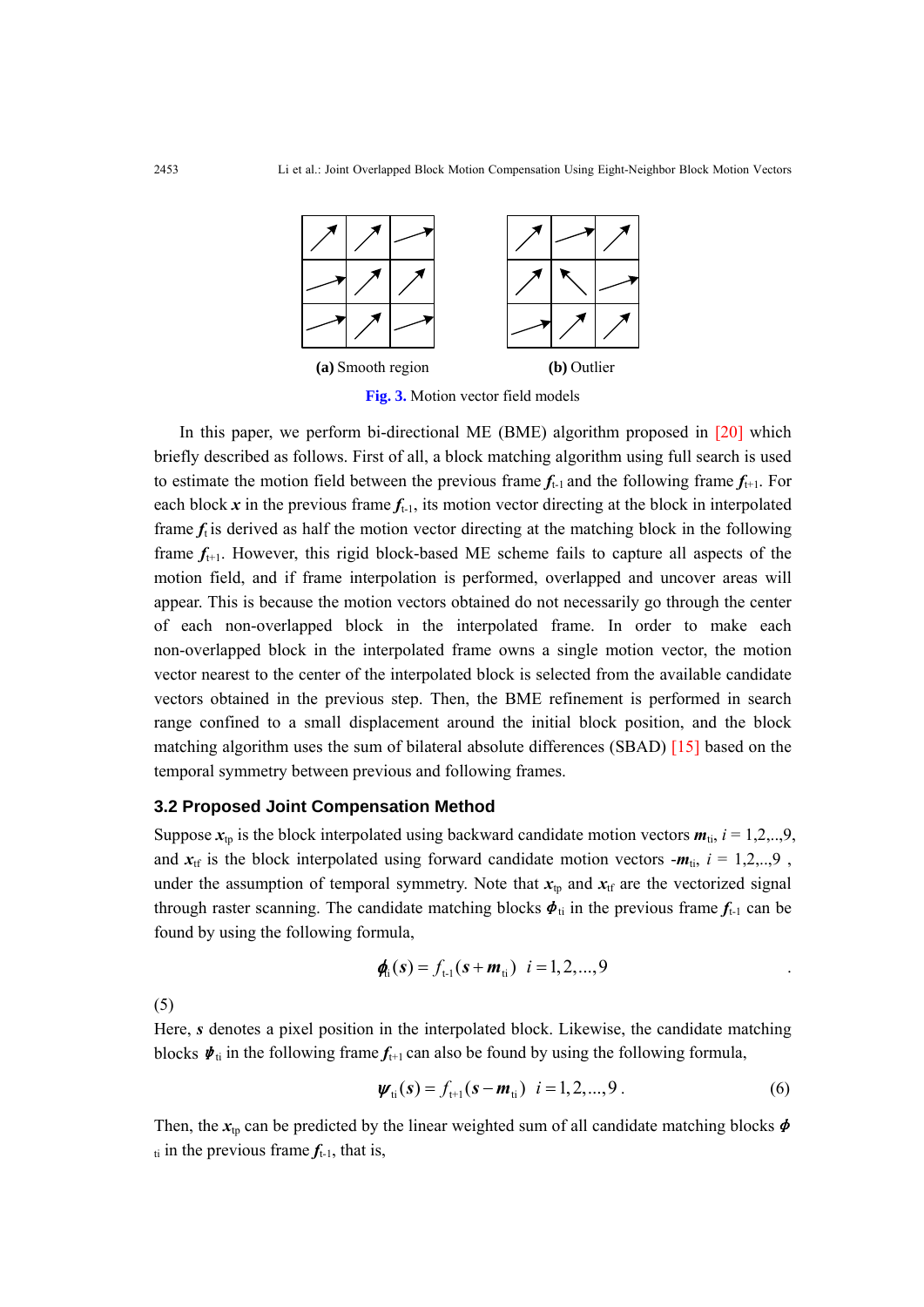KSII TRANSACTIONS ON INTERNET AND INFORMATION SYSTEMS VOL. 7, NO. 10, Oct. 2013 2454 Copyright ⓒ 2013 KSII

$$
\mathbf{x}_{\text{tp}} = \sum_{i=1}^{9} \alpha_i \mathbf{q}_i + \mathbf{n}_1 = \mathbf{\Phi} \mathbf{\alpha} + \mathbf{n}_1
$$

(7)

Here, the coefficients  $\alpha_i$ , which compose the column vector  $\boldsymbol{\alpha} = [\alpha_1, \alpha_2, \dots, \alpha_9]^T$ , determine the weight of each candidate matching blocks, and the dictionary formed by the candidate matching blocks is  $\boldsymbol{\Phi} = [\boldsymbol{\phi}_{t1}, \boldsymbol{\phi}_{t2}, \dots, \boldsymbol{\phi}_{t9}]$ . Assuming the noise component  $n_{1k}$  from  $n_1$  $[n_{11}, n_{12},...,n_{1L}]$ <sup>T</sup> has been generated independently, where *L* is the length of  $x_{tp}$ , and  $n_{1k}$  is chosen to be a Gaussian distribution with mean zero and variance  $\sigma_1^2$ , that is,  $Pr(n_{1k}) = N(0,$  $\sigma_1^2$ ). Similarly, the  $x_{\text{tf}}$  can be predicted by

$$
\mathbf{x}_{\text{tf}} = \sum_{i=1}^{9} \beta_i \mathbf{w}_{\text{ti}} + \mathbf{n}_2 = \mathbf{Y}\mathbf{\beta} + \mathbf{n}_2
$$

(8)

Here, Pr  $(n_{2k}) = N(0, \sigma_2^2)$ . The probability distribution of residual error *e* can be calculated by (7) and (8),

$$
Pr(e = x_{\text{tp}} - x_{\text{tf}}) = \frac{1}{[2\pi(\sigma_1^2 + \sigma_2^2)]^{1/2}} exp\{-\frac{\|e - (\Phi a - \Psi \beta)\|_2^2}{2(\sigma_1^2 + \sigma_2^2)}\}
$$

(9)

The mean square error is that

$$
E(||e||_2^2) = (\sigma_1^2 + \sigma_2^2) \cdot L + ||\boldsymbol{\Phi}\boldsymbol{\alpha} - \boldsymbol{\Psi}\boldsymbol{\beta}||_2^2
$$

(10)

On the basis of the assumption that the temporal symmetry between previous and following frames, the  $x_{\text{th}}$  should be similar to the  $x_{\text{th}}$ . Therefore, the weights *a* and *β* can be computed by the minimum mean square error (MMSE) criterion. It is noted that the weights *α* and *β* cannot be zero vector since one candidate block at least contributes to the prediction of the interpolated block, so we need to add constrains on *α* and *β*. Above all, the optimal model is as follows,

$$
\{\boldsymbol{\alpha},\boldsymbol{\beta}\} = \arg\min_{\boldsymbol{\alpha},\boldsymbol{\beta}} \|\boldsymbol{\Phi}\boldsymbol{\alpha} - \boldsymbol{\varPsi}\boldsymbol{\beta}\|_2^2,
$$
  
s.t.  $\boldsymbol{u}^{\mathrm{T}}\boldsymbol{\alpha} = 1$ ,  $\boldsymbol{u}^{\mathrm{T}}\boldsymbol{\beta} = 1$ 

(11)

Here, *u* is a full-ones vector.

However, without prior knowledge of the 'truth', the model (11) often produces over-fitting. To reducing the bad effects caused by over-fitting, the most common approach is to regularize the MMSE model using Tikhonov regularization which imposes an L2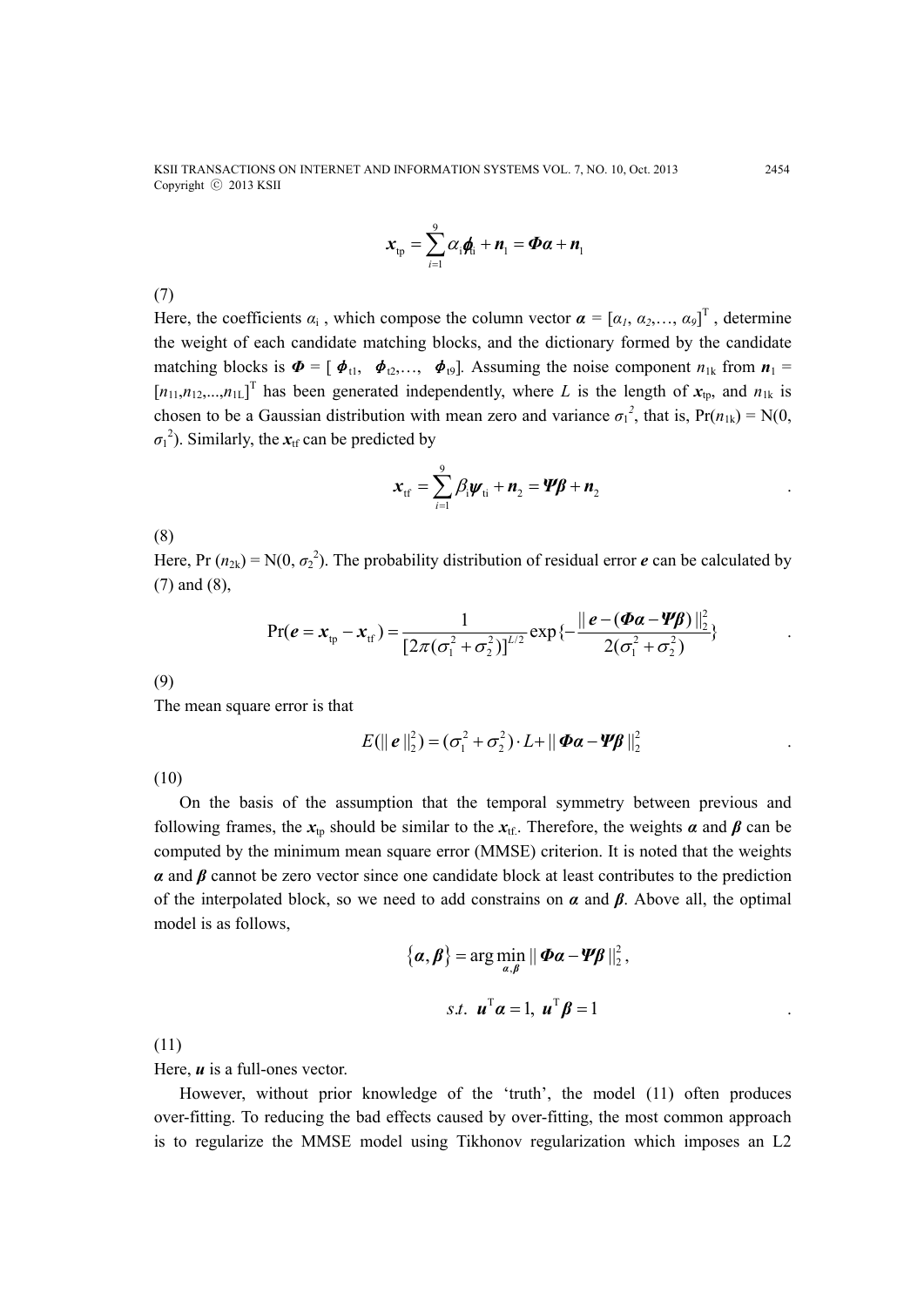penalty on the norm of  $\alpha$  and  $\beta$ , that is,

$$
\{\boldsymbol{\alpha},\boldsymbol{\beta}\}=\arg\min_{\boldsymbol{\alpha},\boldsymbol{\beta}}\{\|\boldsymbol{\Phi}\boldsymbol{\alpha}-\boldsymbol{\Psi}\boldsymbol{\beta}\|_{2}^{2}+\lambda(\|\boldsymbol{\varGamma}_{\boldsymbol{\alpha}}\boldsymbol{\alpha}\|_{2}^{2}+\|\boldsymbol{\varGamma}_{\boldsymbol{\beta}}\boldsymbol{\beta}\|_{2}^{2})\},
$$
  

$$
s.t. \boldsymbol{\mu}^{\mathrm{T}}\boldsymbol{\alpha}=1, \boldsymbol{\mu}^{\mathrm{T}}\boldsymbol{\beta}=1
$$

(12)

where  $\Gamma_{\alpha}$  and  $\Gamma_{\beta}$  are known as the Tikhonov matrix [21]. The  $\Gamma_{\alpha}$  and  $\Gamma_{\beta}$  terms allow the imposition of prior knowledge on the solution  $\alpha$  and  $\beta$ . In our case, we can exploit the approach that the candidate matching blocks using the motion vectors closer to the true motion vectors should be given larger weight than the candidate matching blocks using the motion vectors far from the true motion vectors. It is obvious that if the motion vector is closer to the true motion vector, the candidate block in the previous frame found by it, is more similar to the corresponding candidate block in the following frame on account of temporal symmetry. Therefore, we proposed the diagonal  $\Gamma_\alpha$  and  $\Gamma_\beta$  in the form of

$$
\boldsymbol{\varGamma}_{\alpha} = \boldsymbol{\varGamma}_{\beta} = \begin{bmatrix} ||\boldsymbol{\phi}_{11} - \boldsymbol{\psi}_{11}||_{2}^{2} & & \\ & ||\boldsymbol{\phi}_{2} - \boldsymbol{\psi}_{12}||_{2}^{2} & \\ & & \ddots & \\ & & & ||\boldsymbol{\phi}_{9} - \boldsymbol{\psi}_{19}||_{2}^{2} \end{bmatrix}
$$

(13)

With this structure,  $\Gamma_a$  and  $\Gamma_b$  penalize weights of large magnitude assigned to the candidate blocks using the motion vectors which are far from the true motion vectors. In order to solve the model (12), a new model equivalent to model (12) is generated as follows:

$$
\hat{\mathbf{w}} = \arg\min_{\mathbf{w}} \{ || \mathbf{X}\mathbf{w} ||_2^2 + \lambda || \mathbf{\Gamma}\mathbf{w} ||_2^2 \},
$$
  
s.t. 
$$
\mathbf{p}^{\mathrm{T}}\mathbf{w} = 1, \quad \mathbf{q}^{\mathrm{T}}\mathbf{w} = 1,
$$
 (14)

.

where  $X = [\boldsymbol{\Phi}, \boldsymbol{\Psi}], \Gamma = \text{diag}(\boldsymbol{\Gamma}_{\alpha}, \boldsymbol{\Gamma}_{\beta}), \boldsymbol{w} = [\boldsymbol{\alpha}^{T}, \boldsymbol{\beta}^{T}]^{T}, \boldsymbol{p} = [\boldsymbol{u}^{T}, \boldsymbol{\theta}^{T}]^{T}$ , and  $\boldsymbol{q} = [\boldsymbol{\theta}^{T}, \boldsymbol{u}^{T}]^{T}$ . Then,  $\hat{\boldsymbol{w}}$ can be calculated directly by the usual Tikhonov solution,

$$
\hat{\mathbf{w}} = -\frac{1}{2} (\mathbf{X}^{\mathrm{T}} \mathbf{X} + \lambda \boldsymbol{\Gamma}^{\mathrm{T}} \boldsymbol{\Gamma})^{-1} (\mu_1 \boldsymbol{p} + \mu_2 \boldsymbol{q}) ,
$$

(15)

$$
\begin{bmatrix} \mu_1 \\ \mu_2 \end{bmatrix} = \begin{bmatrix} p^{\mathrm{T}} (X^{\mathrm{T}} X + \lambda \boldsymbol{\Gamma}^{\mathrm{T}} \boldsymbol{\Gamma})^{-1} p & p^{\mathrm{T}} (X^{\mathrm{T}} X + \lambda \boldsymbol{\Gamma}^{\mathrm{T}} \boldsymbol{\Gamma})^{-1} q \\ q^{\mathrm{T}} (X^{\mathrm{T}} X + \lambda \boldsymbol{\Gamma}^{\mathrm{T}} \boldsymbol{\Gamma})^{-1} p & q^{\mathrm{T}} (X^{\mathrm{T}} X + \lambda \boldsymbol{\Gamma}^{\mathrm{T}} \boldsymbol{\Gamma})^{-1} q \end{bmatrix}^{-1} \begin{bmatrix} -2 \\ -2 \end{bmatrix}
$$

(16)

Here,  $\lambda$  is a scale factor that controls the relative effect of the Tikhonov-regularization term in the optimization (14). We found in practice that a value  $\lambda \in [0.1, 0.3]$  provided the best results, consequently, we use  $\lambda = 0.25$  from point on.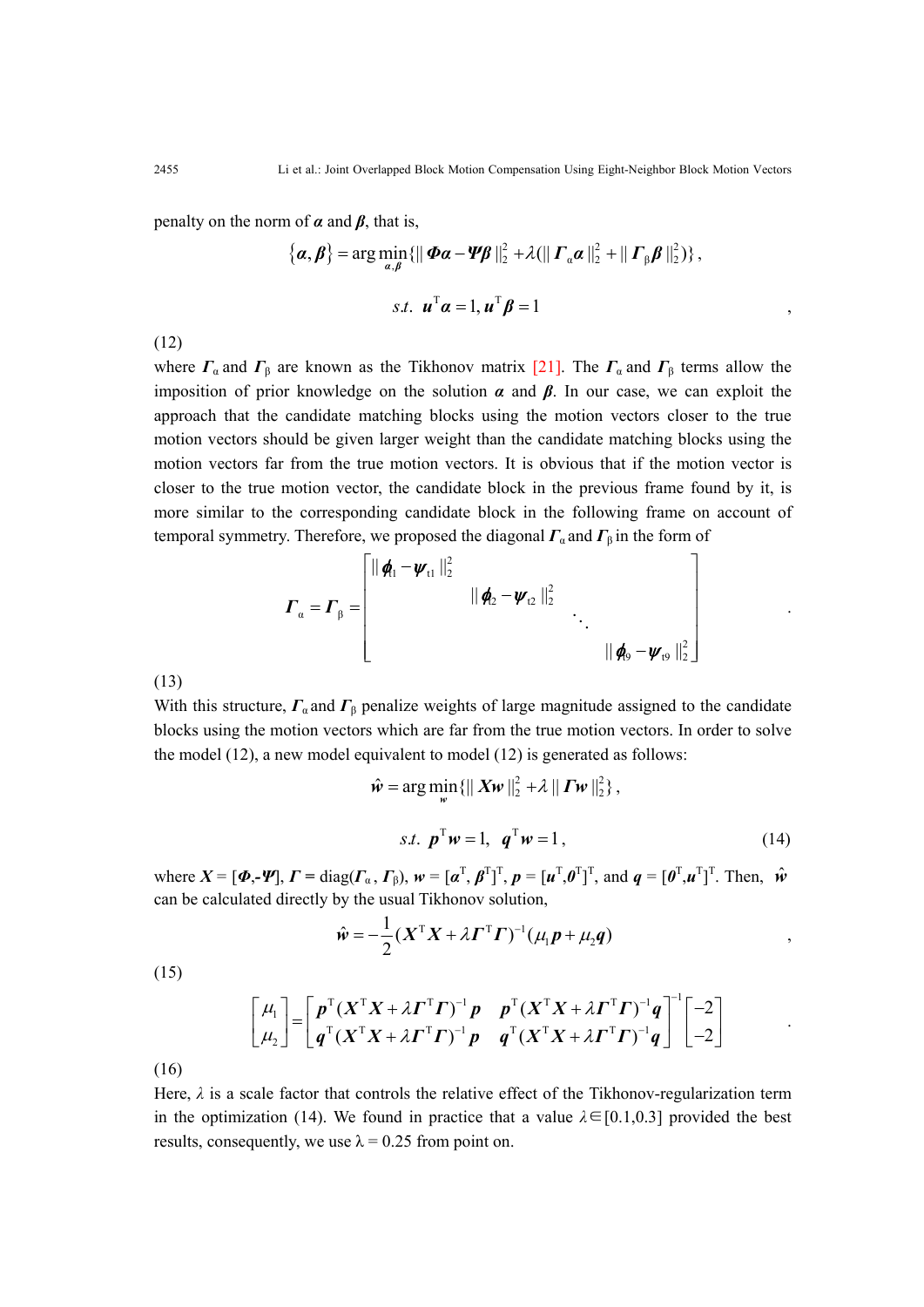Given the solution  $\hat{w}$  of model (14), we can use all candidate blocks to jointly interpolate the target block as follows,

$$
\mathbf{x}_{t} = \frac{1}{2}(\boldsymbol{\Phi}\boldsymbol{\alpha} + \boldsymbol{\Psi}\boldsymbol{\beta}) = \frac{1}{2}[\boldsymbol{\Phi}, \boldsymbol{\Psi}]\hat{\boldsymbol{\psi}}
$$

(17)

However, if weight coefficients are computed by using non-overlapped blocks, the interpolation must be achieved by the linear weighted sum of these non-overlapped blocks. Therefore, the blocking artifacts can also appear since the non-overlapped block cannot guarantee to reasonably estimate the pixel value in edge regions where object occlusion leads to the probability that a block contains multiple motion vectors. In order to overcome this problem, the overlapped block can be introduced to perform the above-mentioned compensation scheme. Suppose the size of the interpolated block is  $b \times b$ , we enlarge its block size to  $2b \times 2b$ , as shown in Fig. 4. By using the motion vector of the interpolated block, we can find candidate overlapped blocks and obtain the result of interpolation by the linear weighted sum of them. However, the four region A, B,C and D in each interpolated block overlap the neighboring blocks, e.g. the region A overlaps the top left four neighboring blocks V1, V2,V3 and V4. Therefore, each pixel in the interpolated block has the four candidate estimates, and we get the final pixel value by using raised cosine window proposed by [13]. For the sake of simpler notations, we assume that *s* is located on the A region of the interpolated block  $B_t$  which is the overlapped block corresponding to the vector  $x_t$ . Then, each pixel  $B_t(s)$  is predicted using four candidate estimates from neighboring blocks V1, V2, V3 and V4. Let  $B_{\nu i}(s)$  denotes the pixel value from the overlapped block V<sub>i</sub> and  $win_i(s)$ denotes the corresponding weighting coefficient. So, the  $B_t(s)$  can be computed by using the following formula,

$$
\boldsymbol{B}_{t}(\boldsymbol{s}) = \sum_{i=1}^{4} \boldsymbol{win}_{i}(\boldsymbol{s}) \cdot \boldsymbol{B}_{vi}(\boldsymbol{s}) . \qquad (18)
$$



**Fig. 4.** Illustration of overlapped block

#### **4. Experimental Results**

The performance of the proposed joint compensation method 8J-OBMC for FRUC algorithm has been evaluated using 4 test sequences, which are in the standard CIF format and 30Hz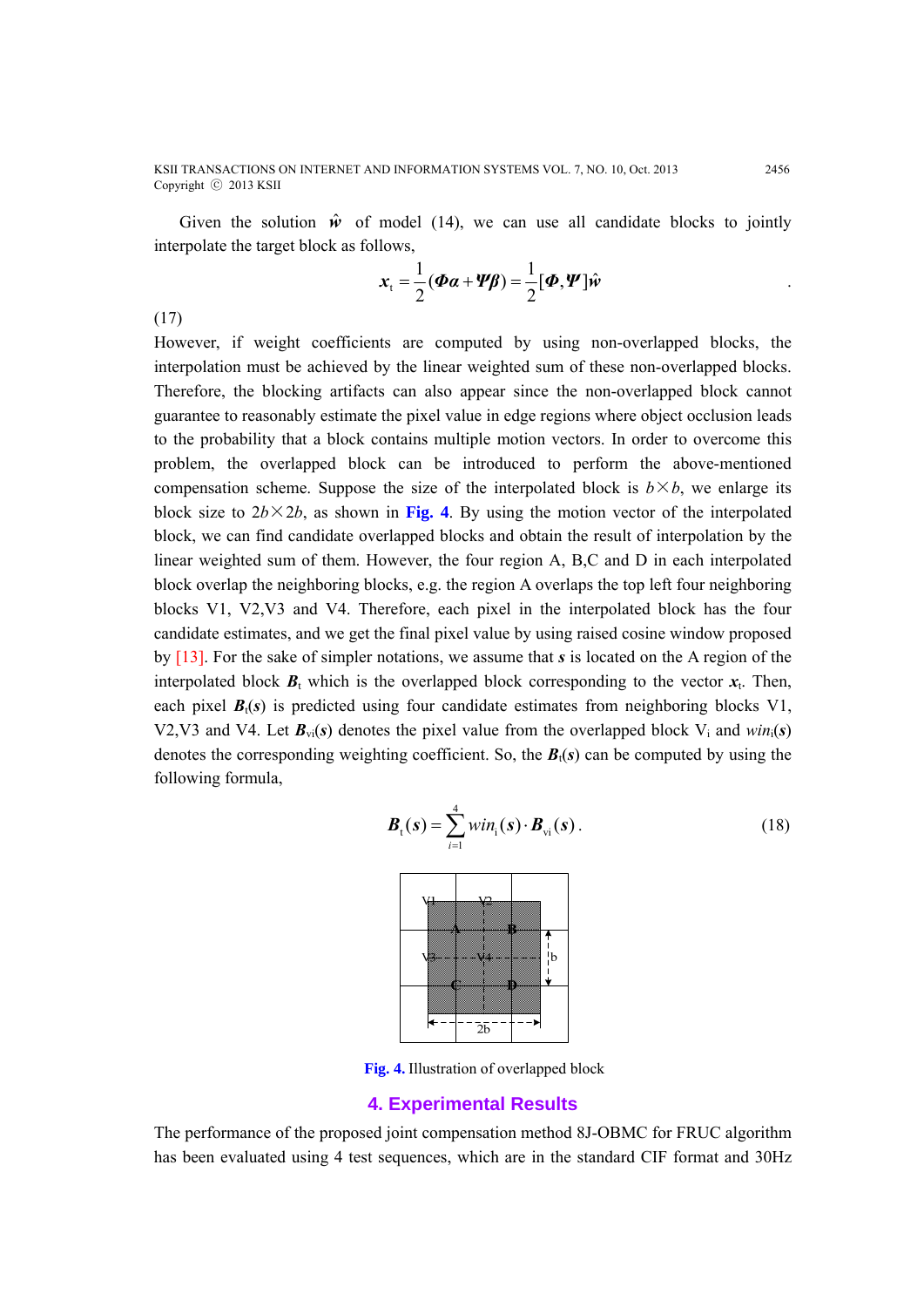frame rate. They are *Mobile* (containing rich details and slow motions), *Bus* (containing complex textures and medium speed motions), *Football* (containing fast motions) and *Foreman* (containing rich motions in the foreground and slight wobbles in the background). Every even frame of the first 100 frames in each test sequence is dropped and interpolated by the proposed algorithm. In all experiments, the block size is set  $16\times16$ , and the motion vector field will be estimated using BME algorithm in which the radius of the search range in forward ME is 16 pixels and the radius of the search range in BME refinement is 2 pixels.

## **4.1 Evaluation of the Robustness to Incorrect motion vectors**

In order to evaluate the fault-tolerant capability for motion vectors, the 8J-OBMC is compared with the OBMC [13] using popular MA algorithms in [7, 20, 22]. The average peak signal-to-noise ratios (PSNRs) of the 50 interpolated frames within each test sequence are presented in **Table 1**. Note that all methods use the motion vector field estimated by BME. It can be observed that the performance of our algorithm is a little better than the OBMC using MA algorithms in addition to the *Mobile* sequence. Since the *Mobile* sequence containing simple and slow motions has a flat motion field, the motion vector of the interpolated block is quite approach to the motion vectors of its 8-nerghbor blocks so that the interpolated block is less affected by its surrounding motion vectors. Therefore, for the *Mobile* sequence, the performance of our method is basically close to the compensation method using the median vector filter [22] or weighted median vector filter [20]. In conclusion, we can see that the 8J-OBMC can interpolate the target block while correcting the incorrect motion vector. However, the matrix operations in the proposed algorithm also increases computational burden which can be regarded as the cost of mixing in MA operating.

|                     | Mobile | Bus   | Football | Foreman | Average |
|---------------------|--------|-------|----------|---------|---------|
| OBMC                | 27.02  | 26.61 | 22.42    | 34.23   | 27.57   |
| $OBMC + MA$ in [7]  | 27 17  | 27 24 | 22.65    | 34.56   | 2791    |
| $OBMC + MA$ in [22] | 29.13  | 25.86 | 22.11    | 33.47   | 27.69   |
| OBMC + MA in $[20]$ | 29.27  | 27.42 | 22.59    | 34.66   | 28.49   |
| 8J-OBMC             | 29.03  | 27.93 | 22.96    | 34.72   | 28.66   |

**Table 1.** The evaluation of fault-tolerant capability for the proposed compensation algorithm

# **4.2 Subjective Evaluation**

We compare the subjective visual quality of the proposed 8J-OBMC with those of the traditional compensation methods MCI, OBMC, AOBMC [15] and 8J-MCI [19] which use the same motion vector field estimated by BME as the proposed method. It can be obviously seen from **Fig. 5** that the 13<sup>th</sup> frame containing medium complex motions in *Foreman* recovered by MCI has some blocking artifacts (highlighted in red circle). Both OBMC and AOBMC suppress blocking artifacts in certain degree but result in blurring or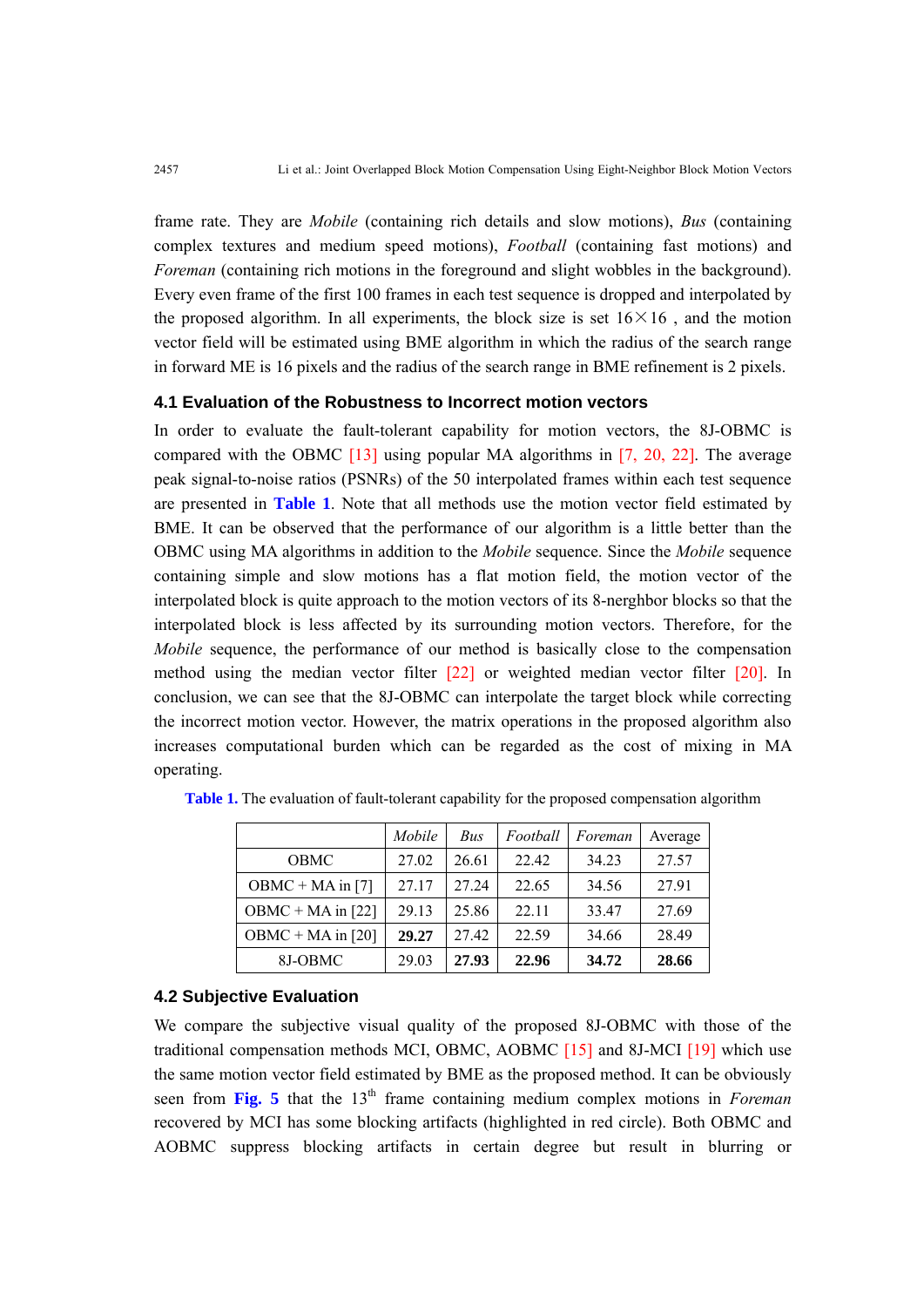KSII TRANSACTIONS ON INTERNET AND INFORMATION SYSTEMS VOL. 7, NO. 10, Oct. 2013 2458 Copyright ⓒ 2013 KSII

over-smoothing artifacts. The frame recovered using 8J-MCI has the higher PSNR than OBMC and AOBMC, but the blocking artifacts are only slightly smoothed because of using non-overlapped blocks. However, the 8J-OBMC using overlapped blocks not only removes blocking artifacts but also has not over-smoothing artifacts. For the  $12<sup>th</sup>$  frame containing slow motions in *Mobile*, as shown in **Fig. 6**, the numbers on calendar recovered by MCI, OBMC, AOBMC and 8J-MCI contain many annoying artifacts. On the other hand, the proposed scheme 8J-OBMC recovers these numbers visually pleasantly (highlighted in red circle). In additions, our method provides up to  $0.47dB - 2.57dB$  better PSNR performance than other conventional ones.







 **(a)** Original **(b)** MCI **(c)** OBMC







**(d)** AOBMC **(e)** 8J-MCI **(f)** 8J-OBMC



 $PSNR = 31.70$  dB  $PSNR = 32.60$  dB  $PSNR = 32.86$  dB

**Fig. 5.** The comparison of subjective visual quality for *Foreman* (13<sup>th</sup> frame)





 **(a)** Original **(b)** MCI **(c)** OBMC  $PSNR = 24.71$  dB  $PSNR = 25.32$  dB

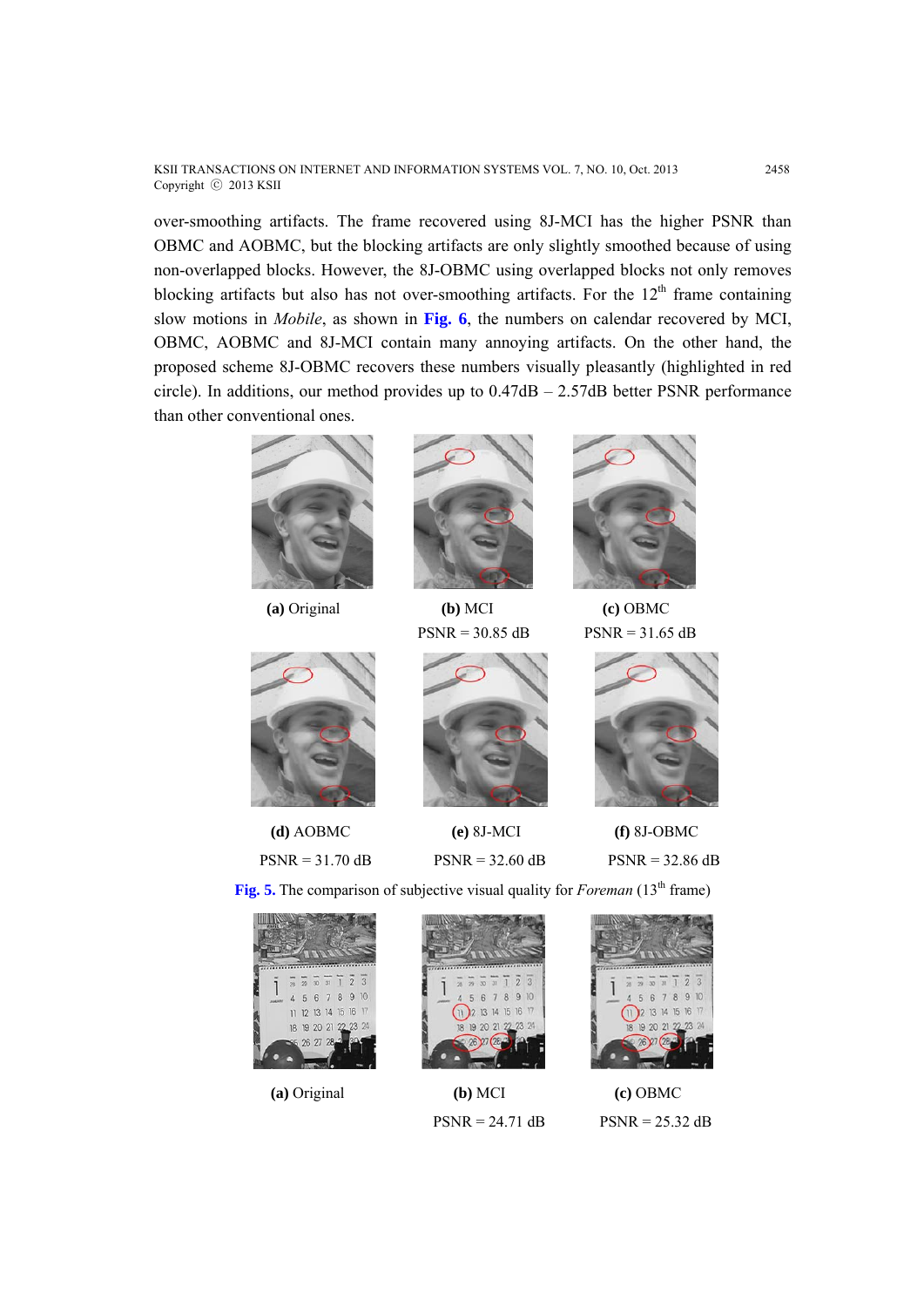

**Fig. 6.** The comparison of subjective visual quality for *Mobile* (12<sup>th</sup> frame)

# **4.3 Objective Evaluation**

In this section, three FRUC algorithms are selected as benchmarks, including the well-known 3DRS [10], MAAR (one of the state-of-the-art FRUC schemes) [17], DualME [8] and 8J-MCI with BME [19]. In the experiments, the motion search range for MAAR and DualME is set to 17 $\times$ 17. The ME block size used in these three benchmarks is 8 $\times$ 8. In order to compare with them, the MC-FRUC is constituted by BME algorithm and our 8J-OBMC. Its parameter settings are the same as the two experiments described above. The average PSNRs of the 50 interpolated frames are shown for each test sequence in **Table 2**. It can be observed that our MC-FRUC algorithm have the higher PSNR than other algorithms for all sequences except *Foreman*. The proposed scheme shows its superiority on sequences containing slow and medium speed motions, such as *Mobile* and *Bus*. For *Football* sequence containing fast motions, our method is also a little better than MAAR and 8J-MCI. However, for *Foreman* sequence, the best algorithm MAAR outperforms our method about 0.5 dB. The main reason is that *Foreman* sequence contains slight wobbles in the background, but our method does not take the global motion in account, so the quality of the interpolated frame decays in a certain degree. The average PSNRs of different algorithms are also presented in Table 2. It can be seen that the proposed method obtains the highest PSNR among all algorithms. In addition, the proposed method has a moderate computation complexity and the average processing time of each frame is about 5 s on a laptop (2.20 GHz Intel Core Duo CPU, 2 GB memory and MATLAB 7.6 simulation software).

|               | Mobile | Bus   | Football | Foreman | Average |
|---------------|--------|-------|----------|---------|---------|
| 3DRS          | 27.03  | 25.99 | 22.28    | 33.51   | 27.20   |
| <b>MAAR</b>   | 28.18  | 27.00 | 22.81    | 35.28   | 28.32   |
| <b>DualME</b> | 22.45  | 22.96 | 20.90    | 31.65   | 24.49   |
| 8J-MCI        | 28.67  | 28.02 | 22.96    | 34.81   | 28.62   |
| 8J-OBMC       | 29.03  | 28.93 | 23.05    | 34.72   | 28.93   |

**Table 2.** The PSNR (dB) comparison of different FRUC methods for CIF video sequences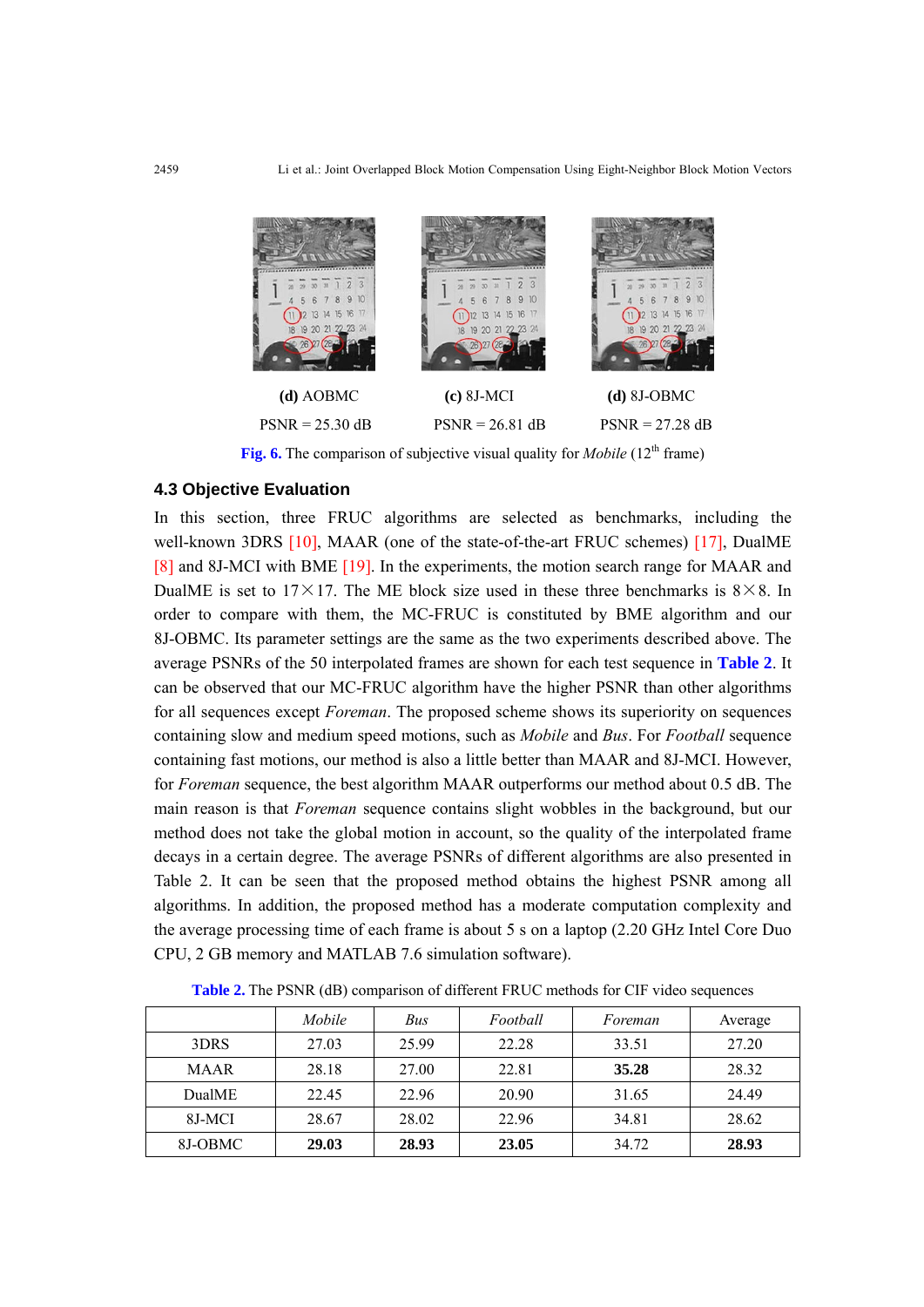## **5 Conclusions**

In this paper, we presented a novel motion compensation method 8J-OBMC for FRUC. The proposed algorithm cannot use a single motion vector to perform block-based MCI but adopts motion vectors of the interpolated block and its 8-neighbor blocks to jointly interpolate the target block. Firstly, we perform the BME algorithm to compute the motion vectors of interpolated frame. Then, depending on the two assumptions that the temporal symmetry between previous and following frames and the smoothness of motion vector field, an MMSE model using Tikhonov regularization is used to compensate the interpolated frame. In order to suppress the annoying block artifacts, the overlapped block is applied to the interpolating process. The main advantage of our joint compensation approach is that it can interpolate the target block while correcting the mistakes exiting in motion field. Experimental results show that the proposed method is not only robust to motion vector estimated wrongly, but also can to reduce blocking artifacts by using overlapped block in comparison with existing popular compensation methods. In addition, the MC-FRUC algorithm comprised of BME and our joint compensation method outperforms MAAR (one of the state-of-the-art FRUC schemes) in the average PSNR for the test image sequence.

As future work, it is planned to enhance the performance of our joint compensation algorithm by the following two points:

(1) Construction of candidate motion vectors. In this paper, we use the motion vectors of 8-neighbor blocks around the target block to construct the candidate motion vector set. However, other methods to find candidate motion vectors still exist, and we will discuss some effective ones among them in the next step.

(2) MMSE model. The Tikhonov regularization in the proposed MMSE model is described by directly using the residual energy between the two candidate blocks. In future, the features extracted from candidate blocks will be designed to form the Tikhonov regularization so as to improve the accuracy of joint motion compensation.

#### **References**

[1] K. Hilman, Y. W. Park and Y. Kim. "Using motion compensated frame rate conversion for the correction of 3:2 pulldown artifacts in video sequence," *IEEE Transaction on Circuits and Systems for Video Technology*, vol.10, no.6, pp.869-877, 2000. Article (CrossRef Link)

[2] Z. L. Gan and X. C. Zhu. "Study of frame-rate up conversion based on H.264," *The Journal of China Universities of Posts and Telecommunications*, vol.14, no.1, pp.106-110, 2007. Article (CrossRef Link)

[3] J. Hwang, Y. Choi and Y. Choe. "Frame rate up-conversion technique using hardware-efficient motion estimator architecture for motion blur reduction for TFT-LCD," *IEICE Transaction on Electronics*, vol.E94-C, no.5, pp.896-904, 2011. Article (CrossRef Link)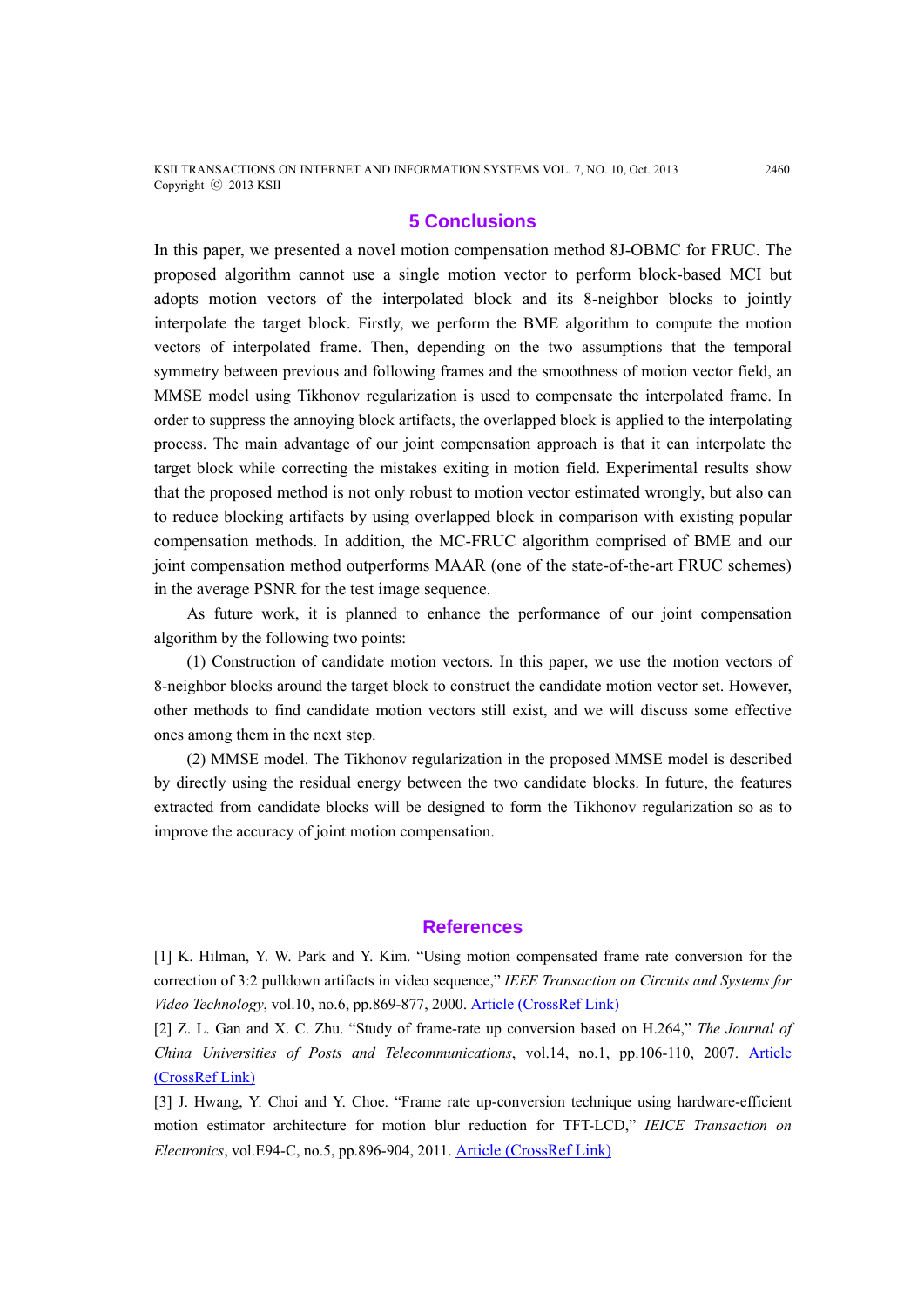[4] B. Girod, A. Aaron and S. Rane, et al.. "Distributed video coding," *Processing of the IEEE*, vol.93, no.1, pp.71-83, 2005. Article (CrossRef Link)

[5] Y. K. Chen and S. Y. Kung. "Rate optimization by true motion estimation." in Proc. of *IEEE Workshop Multimedia Signal Process*, pp.187-194, 23-25 June, 1997. Article (CrossRef Link)

[6] C. C. Cheng, W. L. Hwang and Z. Shen, et al.. "Advanced motion compensation techniques for blocking artifacts reduction in 3-D video coding systems," in *Proc. of IEEE International Conference on Image Processing*, pp.89-92, 11-14 September, 2005. Article (CrossRef Link)

[7] B. T. Choi, S. H. Lee and S. J. Ko. "New frame rate up-conversion using bi-directional motion estimation," *IEEE Transaction on Consumer and Electron*, vol.46, no.3, pp. 603-609, 2000. Article (CrossRef Link)

[8] S. J. Kang, S. J. Yoo and Y. H. Kim. "Dual motion estimation for frame rate up-conversion," *IEEE Transaction on Circuits System and Video Technology*, vol.20, no.12, pp.1909-1914, 2010. Article (CrossRef Link)

[9] D. M. Wang, Zhang L and A. Vincent. "Motion-compensated frame rate up-conversion, part I: Fast multi-frame motion estimation," *IEEE Transaction on Broadcast*, vol.56, no.2, pp.133-141, 2010. Article (CrossRef Link)

[10] G. D. Haan, P. W. A. C. Biezen and H. Huijgen, et al.. "True motion estimation with 3-D recursive search block matching," *IEEE Transaction on Circuits System and Video Technology*, vol.3, no.5, pp. 368-379, 1993. Article (CrossRef Link)

[11] L. Alparone, M. Barni and F. Bartolini, et al.. "Adaptively weighted vector-median filters for motion fields smoothing," in *Proc. of IEEE International Conference on Acoustics, Speech and Signal Processing*, pp. 2267-2270, May, 1996. Article (CrossRef Link)

[12] G. Dane and T. Nguyen. "Motion vector processing for frame rate up conversion," in *Proc. of IEEE International Conference on Acoustics, Speech and Signal Processing*, pp.309-312, 17-21 May, 2004. Article (CrossRef Link)

[13] M. T. Orchard and C. J. Sullivan. "Overlapped block motion compensation: an estimation-theoretic approach," *IEEE Transaction on Image Processing*, vol. 3, no.9, pp. 693-699, 1994. Article (CrossRef Link)

[14] Su K J and Mersereau R M. "Motion estimation methods for overlapped block motion compensation," *IEEE Transaction on Image Processing*, vol.9, no.1, pp. 1509-1521, 2000. Article (CrossRef Link)

[15] B. D. Choi, J. W. Han and C. S. Kim, et al.. "Motion-compensated frame interpolation using bilateral motion estimation and adaptive overlapped block motion compensation," *IEEE Transaction on Circuits System and Video Technology*, vol.17. no.7, pp. 407-416, ,2007. Article (CrossRef Link)

[16] Y. Zhang, D. Zhao and X. Ji, et al.. "A spatio-temporal auto-regressive model for frame rate up-conversion," *IEEE Transaction on Circuits System and Video Technology*, vol.19, no.9, pp.1289-1301, 2009. Article (CrossRef Link)

[17] Y. B. Zhang, D. B. Zhao and S. W. Ma, et al.. "A motion-aligned auto-regressive model for frame rate up-conversion," *IEEE Transaction on Image Processing*, vol.19, no.5, pp.1248-1258, 2010.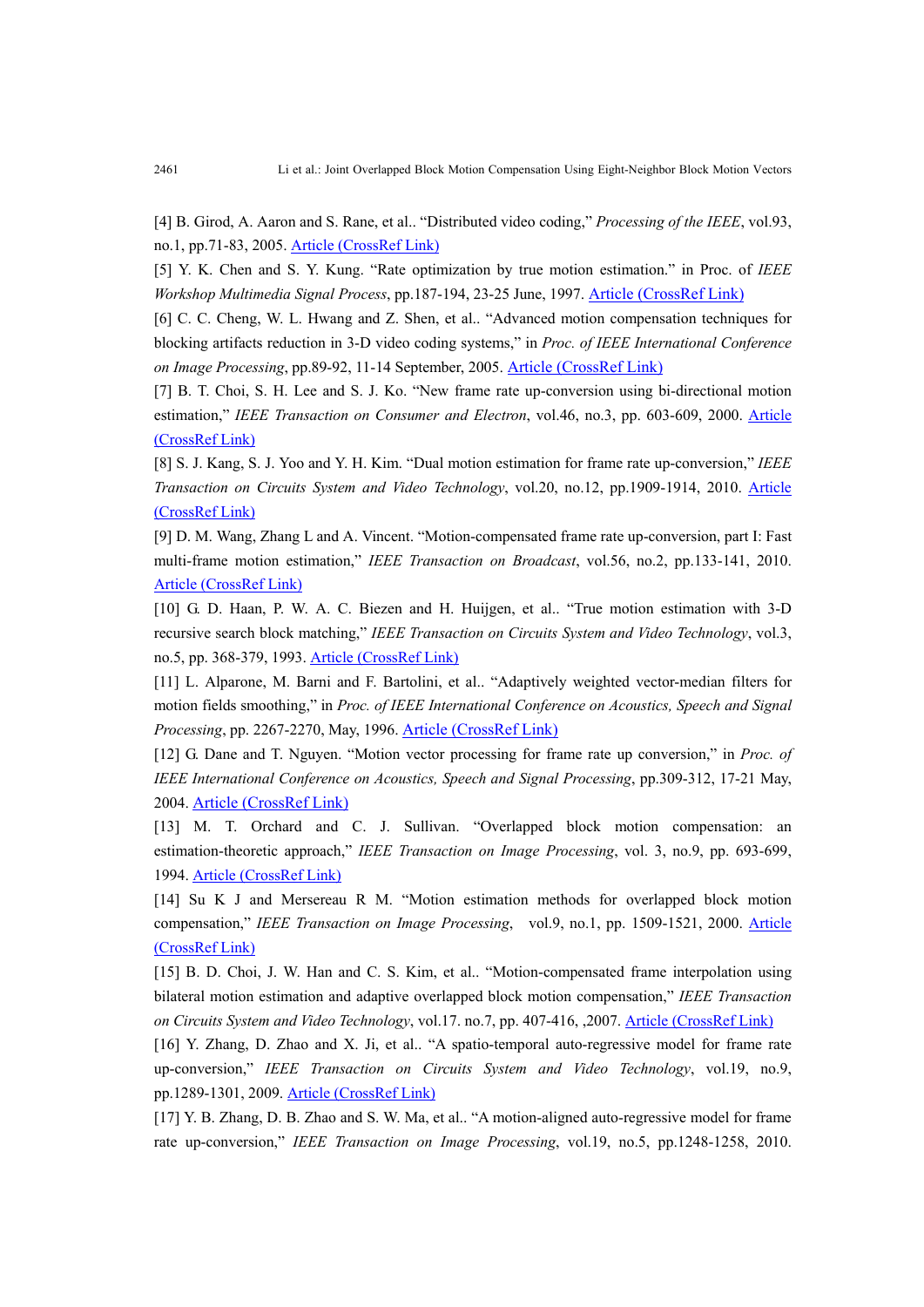KSII TRANSACTIONS ON INTERNET AND INFORMATION SYSTEMS VOL. 7, NO. 10, Oct. 2013 2462 Copyright ⓒ 2013 KSII

## Article (CrossRef Link)

[18] H. Liu, R. Xiong and B. Zhao, et al.. "Multiple hypotheses Bayesian frame rate up-conversion by adaptive fusion of motion-compensated interpolations," *IEEE Transaction on Circuits System and Video Technology*, vol.22, no.8, pp.1188-1198, 2012. Article (CrossRef Link)

[19] R. Li, Z. L. Gan, and Z. G. Cui, et al.. "Joint motion-compensated Interpolation using eight-neighbor block motion vectors." *IEICE Transaction on Information and System*, vol.E96-D, no.4, pp.976-979, 2013. Article (CrossRef Link)

[20] J. Ascenso, C. Brites and F. Pereira. "Improving frame interpolation with spatial motion smoothing for pixel domain distributed video coding," in *Proc. of 5th EURASIP Conference on Speech and Image Processing*, *Multimedia Communications and Services*, pp.1-6, July, 2005. Article (CrossRef Link)

[21] A. N. Tikhonov and V. Y. Arsenin, "*Solutions of Ill-Posed Problems*," V. H. Winston & Sons, Washington, D. C.. 1977. Article (CrossRef Link)

[22] J. Zhai, K. Yu and S Li. "A low complexity motion compensated frame interpolation method," in *Proc. of IEEE International Symposium on Circuits and Systems*, pp.4927-4930, 23-26 May, 2005. Article (CrossRef Link)